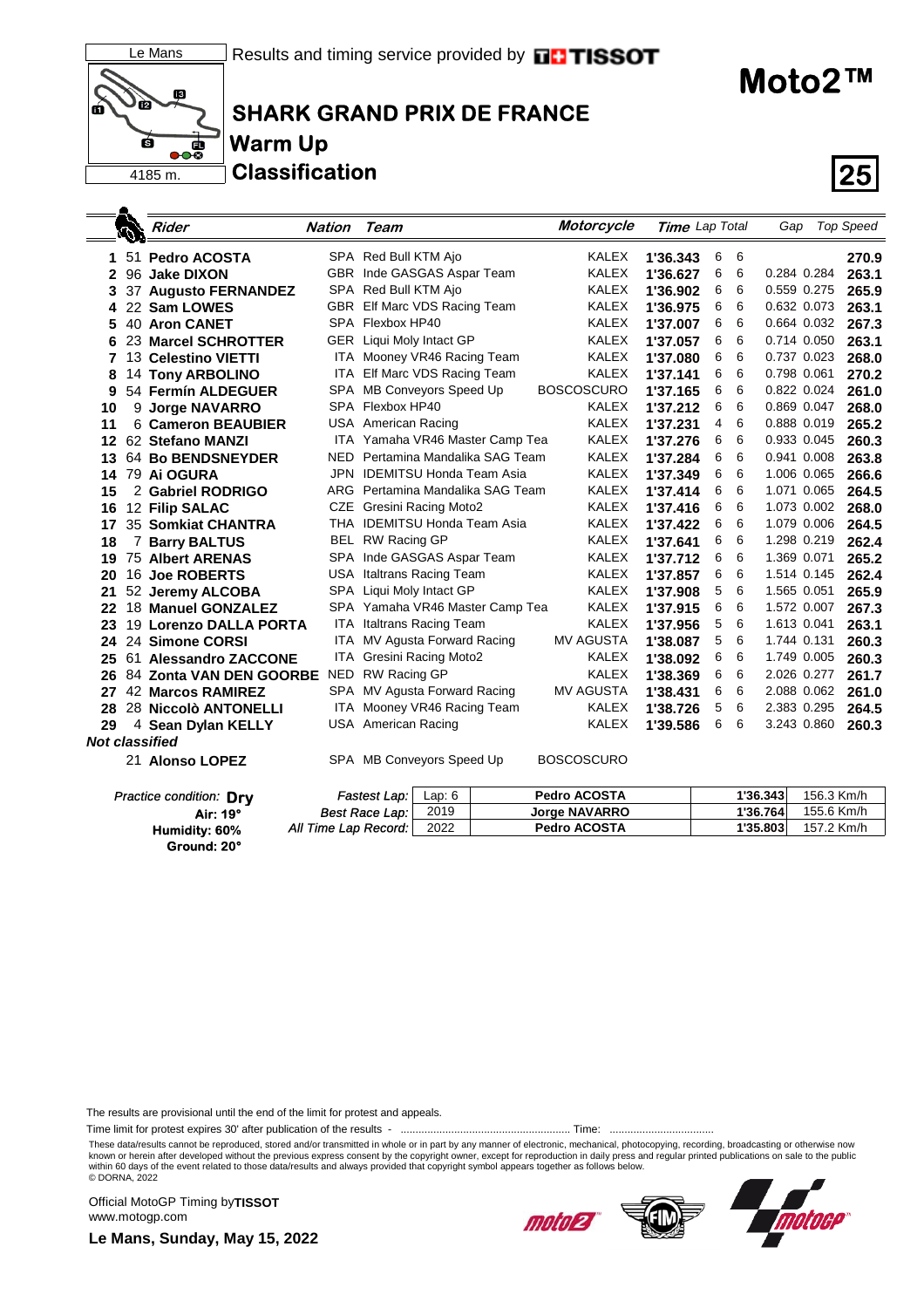



### **SHARK GRAND PRIX DE FRANCE**

**Warm Up**

**Top Speed & Average 26**

|                 | Rider                          | <b>Nation</b> | Motorcycle        |       |       | Top 5 speeds |       |       | Average | Top   |
|-----------------|--------------------------------|---------------|-------------------|-------|-------|--------------|-------|-------|---------|-------|
| 51              | <b>Pedro ACOSTA</b>            | SPA.          | KALEX             | 270.9 | 265.9 | 265.2        | 265.2 | 264.5 | 266.3   | 270.9 |
| 14              | <b>Tony ARBOLINO</b>           | <b>ITA</b>    | <b>KALEX</b>      | 270.2 | 267.3 | 266.6        | 265.2 | 264.5 | 266.8   | 270.2 |
|                 | <b>Jorge NAVARRO</b>           | <b>SPA</b>    | <b>KALEX</b>      | 268.0 | 265.9 | 265.9        | 263.8 | 262.4 | 265.2   | 268.0 |
| 12 <sup>2</sup> | <b>Filip SALAC</b>             | <b>CZE</b>    | <b>KALEX</b>      | 268.0 | 265.9 | 265.2        | 262.4 | 260.3 | 264.4   | 268.0 |
| 13              | <b>Celestino VIETTI</b>        | <b>ITA</b>    | <b>KALEX</b>      | 268.0 | 266.6 | 263.8        | 262.4 | 262.4 | 264.6   | 268.0 |
| 18              | <b>Manuel GONZALEZ</b>         | <b>SPA</b>    | <b>KALEX</b>      | 267.3 | 266.6 | 265.9        | 263.8 | 263.1 | 265.3   | 267.3 |
| 40              | <b>Aron CANET</b>              | <b>SPA</b>    | <b>KALEX</b>      | 267.3 | 265.9 | 264.5        | 264.5 | 263.8 | 265.2   | 267.3 |
| 79              | Ai OGURA                       | <b>JPN</b>    | <b>KALEX</b>      | 266.6 | 266.6 | 263.8        | 263.8 | 261.7 | 264.5   | 266.6 |
| 37              | <b>Augusto FERNANDEZ</b>       | <b>SPA</b>    | <b>KALEX</b>      | 265.9 | 262.4 | 262.4        | 262.4 | 261.0 | 262.8   | 265.9 |
| 52              | <b>Jeremy ALCOBA</b>           | <b>SPA</b>    | <b>KALEX</b>      | 265.9 | 263.1 | 262.4        | 262.4 | 262.4 | 263.2   | 265.9 |
| 6               | <b>Cameron BEAUBIER</b>        | <b>USA</b>    | <b>KALEX</b>      | 265.2 | 264.5 | 264.5        | 263.1 | 263.1 | 264.1   | 265.2 |
| 75              | <b>Albert ARENAS</b>           | <b>SPA</b>    | <b>KALEX</b>      | 265.2 | 265.2 | 263.8        | 263.1 | 263.1 | 264.1   | 265.2 |
|                 | <b>Gabriel RODRIGO</b>         | <b>ARG</b>    | <b>KALEX</b>      | 264.5 | 263.8 | 263.1        | 262.4 | 259.0 | 262.6   | 264.5 |
| 28              | <b>Niccolò ANTONELLI</b>       | <b>ITA</b>    | <b>KALEX</b>      | 264.5 | 263.8 | 263.8        | 263.8 | 262.4 | 263.7   | 264.5 |
| 35              | <b>Somkiat CHANTRA</b>         | <b>THA</b>    | <b>KALEX</b>      | 264.5 | 263.1 | 263.1        | 262.4 | 262.4 | 263.1   | 264.5 |
| 64              | <b>Bo BENDSNEYDER</b>          | <b>NED</b>    | <b>KALEX</b>      | 263.8 | 263.1 | 261.7        | 259.6 | 259.0 | 261.4   | 263.8 |
| 19              | <b>Lorenzo DALLA PORTA</b>     | <b>ITA</b>    | <b>KALEX</b>      | 263.1 | 263.1 | 262.4        | 261.7 | 257.0 | 261.5   | 263.1 |
| 22              | <b>Sam LOWES</b>               | <b>GBR</b>    | <b>KALEX</b>      | 263.1 | 261.7 | 261.7        | 261.0 | 258.3 | 261.2   | 263.1 |
| 23              | <b>Marcel SCHROTTER</b>        | <b>GER</b>    | <b>KALEX</b>      | 263.1 | 263.1 | 263.1        | 263.1 | 261.7 | 262.8   | 263.1 |
| 96              | <b>Jake DIXON</b>              | <b>GBR</b>    | <b>KALEX</b>      | 263.1 | 263.1 | 262.4        | 262.4 | 261.7 | 262.5   | 263.1 |
|                 | <b>Barry BALTUS</b>            | <b>BEL</b>    | <b>KALEX</b>      | 262.4 | 261.7 | 259.6        | 259.0 | 258.3 | 260.2   | 262.4 |
| 16              | <b>Joe ROBERTS</b>             | <b>USA</b>    | <b>KALEX</b>      | 262.4 | 261.0 | 261.0        | 260.3 | 259.6 | 260.9   | 262.4 |
| 84              | <b>Zonta VAN DEN GOORBERGH</b> | <b>NED</b>    | <b>KALEX</b>      | 261.7 | 261.7 | 260.3        | 259.6 | 259.6 | 260.6   | 261.7 |
| 42              | <b>Marcos RAMIREZ</b>          | <b>SPA</b>    | <b>MV AGUSTA</b>  | 261.0 | 260.3 | 260.3        | 259.6 | 259.6 | 260.2   | 261.0 |
| 54.             | <b>Fermín ALDEGUER</b>         | <b>SPA</b>    | <b>BOSCOSCURO</b> | 261.0 | 261.0 | 260.3        | 259.6 | 259.0 | 260.2   | 261.0 |
|                 | 4 Sean Dylan KELLY             | <b>USA</b>    | <b>KALEX</b>      | 260.3 | 259.6 | 259.6        | 257.6 | 255.6 | 258.5   | 260.3 |
|                 | 24 Simone CORSI                | ITA           | <b>MV AGUSTA</b>  | 260.3 | 259.6 | 259.0        | 259.0 | 258.3 | 259.2   | 260.3 |
| 61              | <b>Alessandro ZACCONE</b>      | <b>ITA</b>    | <b>KALEX</b>      | 260.3 | 259.0 | 259.0        | 255.6 | 255.6 | 257.9   | 260.3 |
| 62              | <b>Stefano MANZI</b>           | ITA           | <b>KALEX</b>      | 260.3 | 259.6 | 259.0        | 258.3 | 257.6 | 259.0   | 260.3 |
| 21              | <b>Alonso LOPEZ</b>            | <b>SPA</b>    | <b>BOSCOSCURO</b> | 257.0 |       |              |       |       | 257.0   | 257.0 |

These data/results cannot be reproduced, stored and/or transmitted in whole or in part by any manner of electronic, mechanical, photocopying, recording, broadcasting or otherwise now<br>known or herein after developed without

Official MotoGP Timing by **TISSOT**www.motogp.com



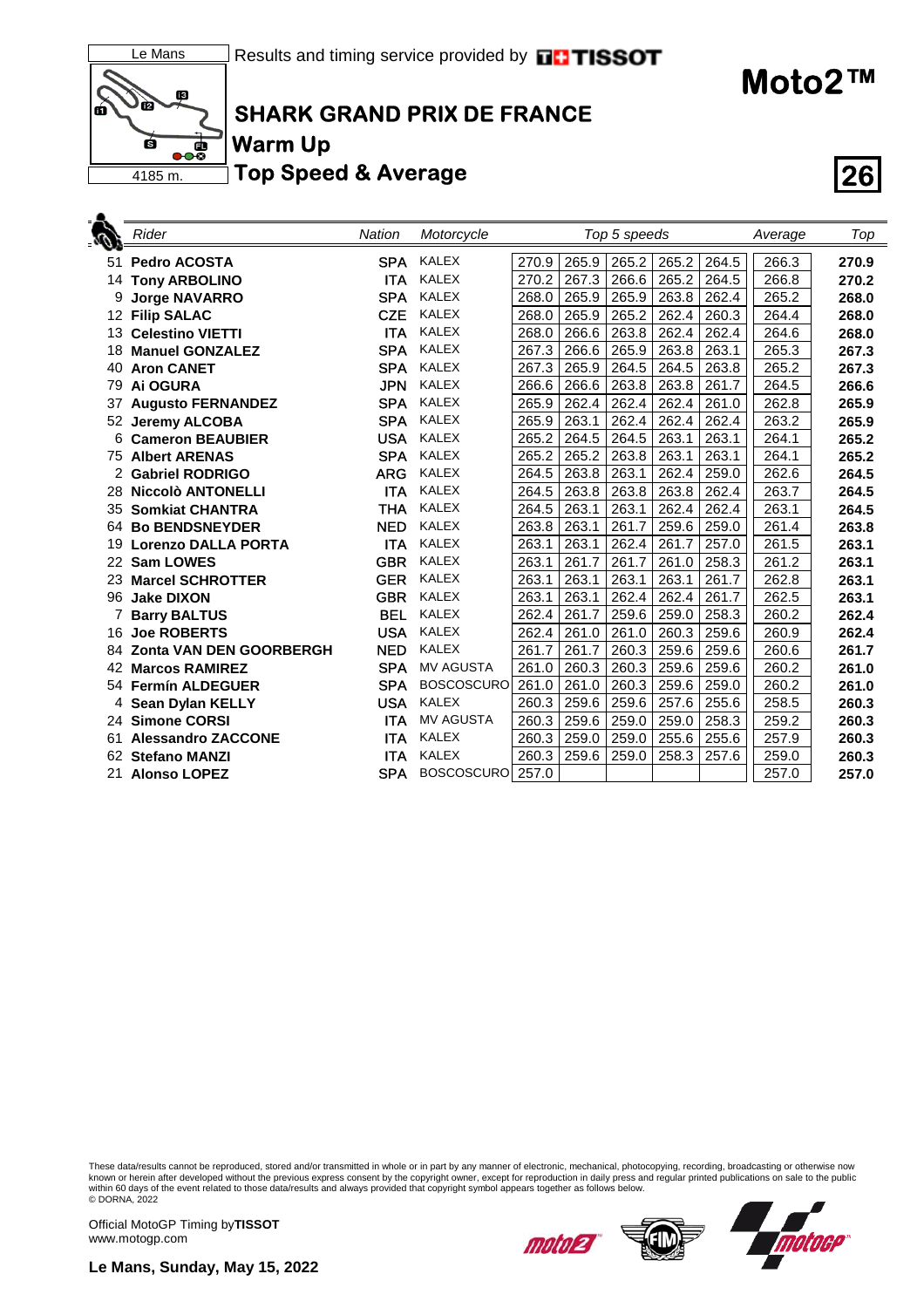

## **SHARK GRAND PRIX DE FRANCE**

# **Warm Up**

**Chronological Analysis of Performances 27**

| * Lap / Sector time cancelled<br><b>T1</b> Time from finish line to 1st intermediate<br><b>T2</b> Time from 1st intermed. to 2nd intermed.<br><b>P</b> Crossing the finish line in pit lane |              |         |                        |        |              |                          |            |              |              |                    |                                        | <b>T3</b> Time from 2nd intermed. to 3rd intermed.<br><b>T4</b> Time from 3rd intermediate to finish line |                        |              |
|---------------------------------------------------------------------------------------------------------------------------------------------------------------------------------------------|--------------|---------|------------------------|--------|--------------|--------------------------|------------|--------------|--------------|--------------------|----------------------------------------|-----------------------------------------------------------------------------------------------------------|------------------------|--------------|
| Lap                                                                                                                                                                                         | Lap Time     |         | T1                     | Т2     | <u>ТЗ</u>    | Т4                       | Speed      | Lap          | Lap Time     | <u>Т1</u>          | <u>T2</u>                              | <b>T3</b>                                                                                                 | T4                     | <b>Speed</b> |
|                                                                                                                                                                                             |              |         |                        |        |              |                          |            |              |              |                    |                                        |                                                                                                           |                        |              |
| 1st                                                                                                                                                                                         | 51           |         | <b>Pedro ACOSTA</b>    |        |              | Red Bull KTM Ajo         | <b>SPA</b> | 1            | 2'10.564     | 33.274             | 23.727                                 | 28.706                                                                                                    | 26.629                 |              |
|                                                                                                                                                                                             |              |         |                        |        |              |                          |            | 2            | 1'38.891     | 23.127             | 22.266                                 | 27.505                                                                                                    | 25.993                 | 263.1        |
| 1                                                                                                                                                                                           | 2'34.753     |         | 35.594                 | 23.360 | 33.201       | 26.728                   |            | 3            | 1'37.997     | 22.858             | 22.213                                 | 27.333                                                                                                    | 25.593                 | 263.1        |
| 2                                                                                                                                                                                           | 1'38.863 *   |         | 23.064                 | 22.280 | 27.412       | 26.107*                  | 265.2      | 4            | 1'37.786     | 22.926             | 22.024                                 | 27.279                                                                                                    | 25.557                 | 261.7        |
| 3                                                                                                                                                                                           | 1'37.711     |         | 22.680                 | 22.201 | 27.296       | 25.534                   | 270.9      | 5            | 1'40.333     | 22.649             | 21.999                                 | 29.627                                                                                                    | 26.058                 | 263.1        |
| 4                                                                                                                                                                                           | 1'37.210     |         | 22.480                 | 21.895 | 27.351       | 25.484                   | 265.9      | 6            | 1'37.057     | 22.702             | 21.934                                 | 27.079                                                                                                    | 25.342                 | 263.1        |
| 5                                                                                                                                                                                           | 1'36.650     |         | 22.453                 | 21.655 | 27.181       | 25.361                   | 264.5      |              | 13           |                    | <b>Celestino VIETTI</b>                |                                                                                                           | Mooney VR46 Racing     | ITA          |
| 6                                                                                                                                                                                           | 1'36.343     |         | 22.326                 | 21.614 | 27.102       | 25.301                   | 265.2      | 7th          |              |                    |                                        |                                                                                                           |                        |              |
|                                                                                                                                                                                             |              |         | <b>Jake DIXON</b>      |        |              | Inde GASGAS Aspar GBR    |            | $\mathbf{1}$ | 2'34.014     | 36.993             | 24.369                                 | 33.717                                                                                                    | 26.562                 |              |
| 2nd                                                                                                                                                                                         | 96           |         |                        |        |              |                          |            | 2            | 1'39.085     | $\ast$<br>22.874   | 22.359                                 | 27.651                                                                                                    | 26.201*                | 263.8        |
| $\mathbf{1}$                                                                                                                                                                                | 2'35.691     |         | 40.567                 | 25.804 | 33.198       | 33.850                   |            | 3            | 1'47.732     | 22.772             | 22.015                                 | 37.044                                                                                                    | 25.901                 | 268.0        |
| 2                                                                                                                                                                                           | 1'40.841     | $\star$ | 23.436                 | 22.222 | 28.993       | 26.190*                  | 261.7      | 4            | 1'37.440     | 22.623             | 21.860                                 | 27.412                                                                                                    | 25.545                 | 262.4        |
| 3                                                                                                                                                                                           | 1'38.133     |         | 22.931                 | 21.869 | 27.457       | 25.876                   | 262.4      | 5            | 1'37.537     | 22.831             | 21.879                                 | 27.302                                                                                                    | 25.525                 | 266.6        |
| 4                                                                                                                                                                                           | 1'37.158     |         | 22.570                 | 21.777 | 27.233       | 25.578                   | 262.4      | 6            | 1'37.080     | 22.406             | 21.842                                 | 27.338                                                                                                    | 25.494                 | 262.4        |
| 5                                                                                                                                                                                           | 1'38.308     |         | 22.589                 | 21.762 | 27.357       | 26.600                   | 263.1      |              |              |                    | <b>Tony ARBOLINO</b>                   |                                                                                                           | Elf Marc VDS Racing    | <b>ITA</b>   |
| 6                                                                                                                                                                                           | 1'36.627     |         | 22.374                 | 21.808 | 27.126       | 25.319                   | 263.1      | 8th          | 14           |                    |                                        |                                                                                                           |                        |              |
|                                                                                                                                                                                             |              |         |                        |        |              | Red Bull KTM Ajo         |            | $\mathbf{1}$ |              | 33.189             | 23.735                                 | 33.487                                                                                                    | 27.373                 |              |
| 3rd                                                                                                                                                                                         | 37           |         | <b>Augusto FERNAND</b> |        |              |                          | <b>SPA</b> |              | 2'37.825     | $^\star$<br>23.470 | 22.463                                 | 27.918                                                                                                    | 26.057*                |              |
|                                                                                                                                                                                             |              |         |                        |        |              |                          |            | 2            | 1'39.908     |                    |                                        |                                                                                                           |                        | 264.5        |
| 1                                                                                                                                                                                           | 2'36.827     |         | 35.747                 | 23.766 | 33.867       | 26.830                   |            | 3            | 1'38.197     | 22.852             | 22.270                                 | 27.366                                                                                                    | 25.709                 | 265.2        |
| 2                                                                                                                                                                                           | $1'38.273$ * |         | 22.847                 | 22.063 | 27.590       | 25.773*                  | 261.0      | 4            | 1'37.219     | 22.599             | 21.866                                 | 27.331                                                                                                    | 25.423                 | 266.6        |
| 3                                                                                                                                                                                           | 1'37.880     |         | 22.586                 | 21.859 | 27.555       | 25.880                   | 262.4      | 5            | 1'38.393     | 22.640             | 22.076                                 | 27.464                                                                                                    | 26.213                 | 270.2        |
| 4                                                                                                                                                                                           | 1'38.744     |         | 22.523                 | 21.891 | 28.200       | 26.130                   | 265.9      | 6            | 1'37.141     | 22.444             | 21.843                                 | 27.329                                                                                                    | 25.525                 | 267.3        |
| 5                                                                                                                                                                                           | 1'37.796     |         | 22.507                 | 21.686 | 27.424       | 26.179                   | 262.4      |              | 54           |                    | Fermín ALDEGUER                        |                                                                                                           | MB Conveyors Speed SPA |              |
| 6                                                                                                                                                                                           | 1'36.902     |         | 22.474                 | 21.803 | 27.339       | 25.286                   | 262.4      | 9th          |              |                    |                                        |                                                                                                           |                        |              |
|                                                                                                                                                                                             |              |         | <b>Sam LOWES</b>       |        |              | Elf Marc VDS Racing GBR  |            | 1            | 2'15.916     | 34.061             | 24.611                                 | 29.087                                                                                                    | 26.860                 |              |
| 4th                                                                                                                                                                                         | 22           |         |                        |        |              |                          |            | 2            | 1'40.213     | $\cdot$<br>23.376  | 22.279                                 | 27.721                                                                                                    | 26.837*                | 259.0        |
| $\mathbf{1}$                                                                                                                                                                                | 2'47.830     |         | 34.803                 | 25.873 | 29.632       | 27.222                   |            | 3            | 1'38.097     | 22.900             | 22.050                                 | 27.394                                                                                                    | 25.753                 | 261.0        |
| 2                                                                                                                                                                                           | $1'42.514$ * |         | 23.571                 | 22.399 | 28.948       | 27.596*                  | 258.3      | 4            | 1'37.746     | 22.794             | 21.958                                 | 27.414                                                                                                    | 25.580                 | 259.6        |
| 3                                                                                                                                                                                           | 1'38.362     |         | 23.034                 | 22.106 | 27.535       | 25.687                   | 261.0      | 5            | 1'37.242     | 22.533             | 21.917                                 | 27.204                                                                                                    | 25.588                 | 261.0        |
| 4                                                                                                                                                                                           | 1'37.657     |         | 22.784                 | 21.979 | 27.448       | 25.446                   | 261.7      | 6            | 1'37.165     | 22.571             | 21.963                                 | 27.164                                                                                                    | 25.467                 | 260.3        |
| 5                                                                                                                                                                                           | 1'37.293     |         | 22.669                 | 21.851 | 27.431       | 25.342                   | 261.7      |              |              |                    |                                        |                                                                                                           | Flexbox HP40           | <b>SPA</b>   |
| 6                                                                                                                                                                                           | 1'36.975     |         | 22.617                 | 21.810 | 27.296       | 25.252                   | 263.1      | 10th         | q            |                    | <b>Jorge NAVARRO</b>                   |                                                                                                           |                        |              |
|                                                                                                                                                                                             |              |         |                        |        | Flexbox HP40 |                          | <b>SPA</b> | 1            | 2'35.082     | 34.325             | 23.472                                 | 28.444                                                                                                    | 26.896                 |              |
| 5th                                                                                                                                                                                         | 40           |         | <b>Aron CANET</b>      |        |              |                          |            | 2            | 1'38.957 *   | 23.035             | 22.155                                 | 27.734                                                                                                    | 26.033*                | 262.4        |
|                                                                                                                                                                                             |              |         |                        |        |              |                          |            | 3            | 1'38.055     | 22.745             | 22.046                                 | 27.589                                                                                                    | 25.675                 | 265.9        |
| 1                                                                                                                                                                                           | 2'37.874     |         | 33.804                 | 23.163 | 33.090       | 26.749                   |            | 4            | 1'37.493     | 22.777             | 21.828                                 | 27.207                                                                                                    | 25.681                 | 268.0        |
| 2                                                                                                                                                                                           | 1'39.193 *   |         | 23.319                 | 22.347 | 27.753       | 25.774*                  | 264.5      | 5            | 1'37.524     | 22.690             | 21.873                                 | 27.338                                                                                                    | 25.623                 | 263.8        |
| 3                                                                                                                                                                                           | 1'37.968     |         | 22.935                 | 21.986 | 27.442       | 25.605                   | 265.9      | 6            | 1'37.212     | 22.761             | 21.938                                 | 27.036                                                                                                    | 25.477                 | 265.9        |
| 4                                                                                                                                                                                           | 1'37.310     |         | 22.573                 | 21.949 | 27.234       | 25.554                   | 267.3      |              |              |                    |                                        |                                                                                                           |                        |              |
| 5                                                                                                                                                                                           | 1'38.117     |         | 22.446                 | 22.227 | 27.658       | 25.786                   | 264.5      | 11th         | 6            |                    | <b>Cameron BEAUBIE</b> American Racing |                                                                                                           |                        | <b>USA</b>   |
| 6                                                                                                                                                                                           | 1'37.007     |         | 22.357                 | 22.000 | 27.337       | 25.313                   | 263.8      |              |              |                    |                                        |                                                                                                           |                        |              |
|                                                                                                                                                                                             |              |         | <b>Marcel SCHROTTE</b> |        |              | Liqui Moly Intact GP GER |            | $\mathbf{1}$ | 2'38.019     | 34.556             | 23.681                                 | 28.819                                                                                                    | 27.106                 |              |
| 6th                                                                                                                                                                                         | 23           |         |                        |        |              |                          |            | 2            | $1'40.097$ * | 23.423             | 22.513                                 | 27.842                                                                                                    | 26.319*                | 263.1        |
|                                                                                                                                                                                             |              |         |                        |        |              |                          |            |              |              |                    |                                        |                                                                                                           |                        |              |
|                                                                                                                                                                                             | Fastest Lap: |         | Alonso LOPEZ           |        |              | MB Conveyors Speed SPA   |            |              |              | 1'36.343           | 22.326                                 | 21.614                                                                                                    | 27.102                 | 25.301       |

These data/results cannot be reproduced, stored and/or transmitted in whole or in part by any manner of electronic, mechanical, photocopying, recording, broadcasting or otherwise now<br>known or herein after developed without © DORNA, 2022

**Le Mans, Sunday, May 15, 2022** Page 1 of 3 Official MotoGP Timing by **TISSOT**www.motogp.com



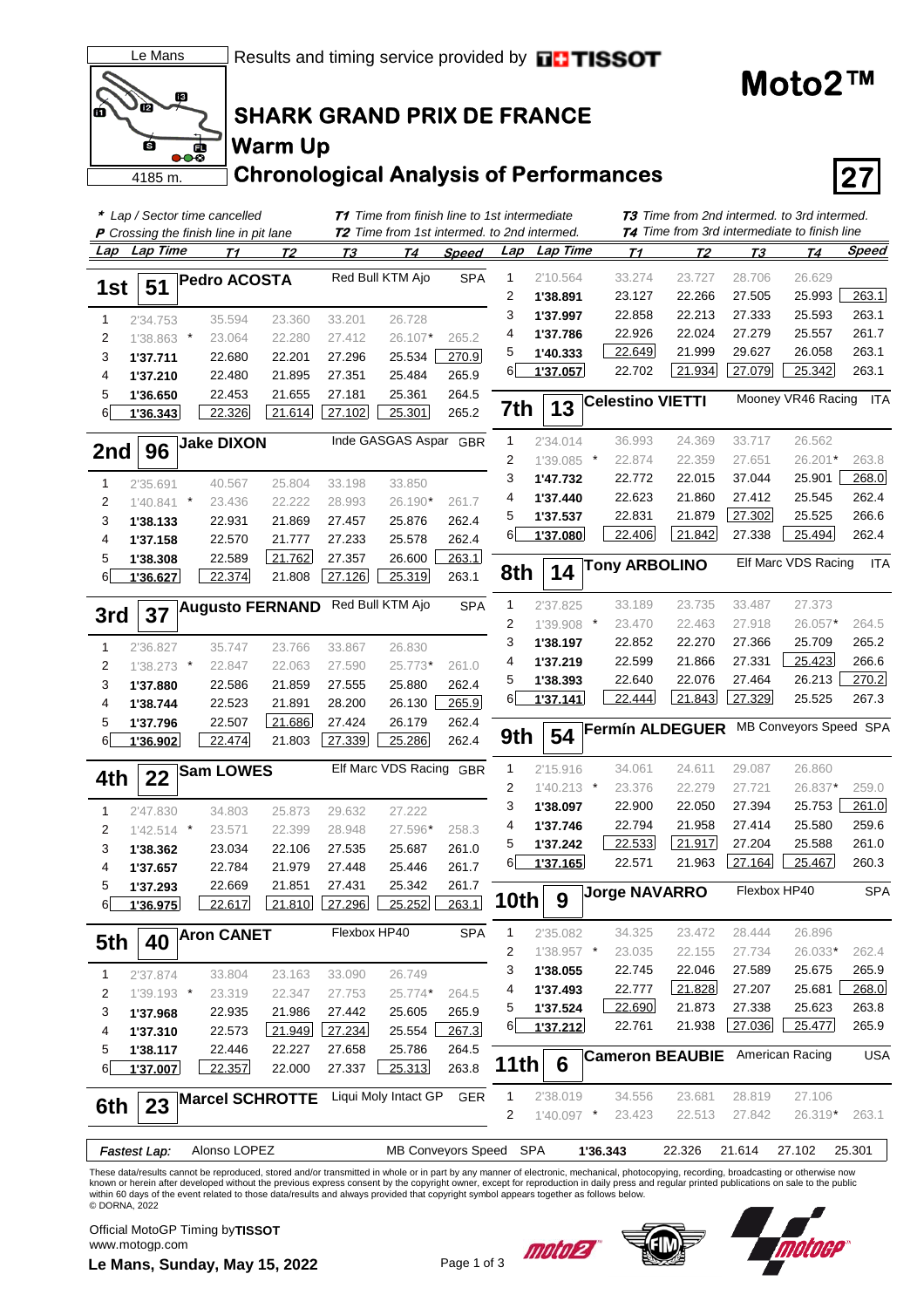|                         | <b>Warm Up</b>           |         |                        |                  |                  |                              |            |                   |                          |         |                      |                  |                  |                                            | Moto2          |
|-------------------------|--------------------------|---------|------------------------|------------------|------------------|------------------------------|------------|-------------------|--------------------------|---------|----------------------|------------------|------------------|--------------------------------------------|----------------|
| Lap                     | Lap Time                 |         | T1                     | Т2               | TЗ               |                              | T4 Speed   | Lap               | <b>Lap Time</b>          |         |                      | Т1<br>Т2         |                  | TЗ                                         | T4 Speed       |
| 3                       | 1'38.228                 |         | 22.627                 | 22.189           | 27.628           | 25.784                       | 263.1      | 6                 | 1'37.422                 |         | 22.620               | 21.947           | 27.165           | 25.690                                     | 264.5          |
| $\overline{4}$          | 1'37.231                 |         | 22.582                 | 21.963           | 27.176           | 25.510                       | 265.2      |                   |                          |         | <b>Barry BALTUS</b>  |                  |                  | RW Racing GP                               | <b>BEL</b>     |
| 5                       | 1'38.244                 |         | 22.619                 | 22.047           | 27.387           | 26.191                       | 264.5      | <b>18th</b>       | $\overline{7}$           |         |                      |                  |                  |                                            |                |
| 6                       | 1'37.320                 |         | 22.532                 | 21.976           | 27.241           | 25.571                       | 264.5      | 1                 | 2'34.494                 |         | 35.189               | 23.326           | 32.540           | 32.578                                     |                |
|                         |                          |         | <b>Stefano MANZI</b>   |                  |                  | Yamaha VR46 Master ITA       |            | $\overline{2}$    | 1'39.751                 | $\star$ | 23.201               | 22.317           | 28.089           | 26.144*                                    | 258.3          |
| 12th                    | 62                       |         |                        |                  |                  |                              |            | 3                 | 1'38.401                 |         | 22.808               | 22.059           | 27.657           | 25.877                                     | 262.4          |
| 1                       | 2'28.828                 |         | 35.287                 | 23.665           | 28.453           | 26.532                       |            | 4                 | 1'38.074                 |         | 22.747               | 21.860           | 27.514           | 25.953                                     | 261.7          |
| $\overline{\mathbf{c}}$ | $1'40.702$ *             |         | 23.169                 | 22.384           | 27.796*          | 27.353*                      | 257.6      | 5                 | 1'37.758                 |         | 22.628               | 22.235           | 27.305           | 25.590                                     | 259.0          |
| 3                       | 1'38.386                 |         | 23.006                 | 22.300           | 27.441           | 25.639                       | 258.3      | 6                 | 1'37.641                 |         | 22.584               | 22.061           | 27.349           | 25.647                                     | 259.6          |
| 4                       | 1'37.526                 |         | 22.771                 | 22.051           | 27.290           | 25.414                       | 259.0      |                   |                          |         | <b>Albert ARENAS</b> |                  |                  | Inde GASGAS Aspar                          | <b>SPA</b>     |
| 5                       | 1'37.430                 |         | 22.680                 | 22.095           | 27.230           | 25.425                       | 259.6      | 19th              | 75                       |         |                      |                  |                  |                                            |                |
| $6 \mid$                | 1'37.276                 |         | 22.752                 | 21.952           | 27.172           | 25.400                       | 260.3      |                   |                          |         |                      |                  |                  |                                            |                |
|                         |                          |         | <b>Bo BENDSNEYDER</b>  |                  |                  | Pertamina Mandalika NED      |            | $\mathbf{1}$<br>2 | 2'39.224<br>$1'39.741$ * |         | 36.138<br>23.018     | 23.480<br>22.465 | 28.702<br>27.750 | 26.895<br>26.508*                          | 263.1          |
| 13 <sub>th</sub>        | 64                       |         |                        |                  |                  |                              |            | 3                 | 1'38.327                 |         | 22.804               | 22.086           | 27.645           | 25.792                                     | 263.1          |
| 1                       | 2'11.353                 |         | 33.798                 | 23.418           | 28.280           | 26.579                       |            | 4                 | 1'38.465                 |         | 22.748               | 22.018           | 27.706           | 25.993                                     | 265.2          |
| 2                       | 1'38.831                 |         | 23.004                 | 22.156           | 27.574           | 26.097                       | 261.7      | 5                 | 1'38.365                 |         | 22.736               | 22.032           | 27.749           | 25.848                                     | 265.2          |
| 3                       | 1'39.236                 |         | 22.950                 | 22.179           | 27.797           | 26.310                       | 263.8      | 6                 | 1'37.712                 |         | 22.435               | 21.945           | 27.623           | 25.709                                     | 263.8          |
| 4                       | 1'37.679                 |         | 22.835                 | 21.957           | 27.377           | 25.510                       | 263.1      |                   |                          |         |                      |                  |                  |                                            |                |
| 5                       | 1'37.314                 |         | 22.738                 | 21.876           | 27.330           | 25.370                       | 259.0      | 20 <sub>th</sub>  | 16                       |         | <b>Joe ROBERTS</b>   |                  |                  | Italtrans Racing Team USA                  |                |
| 6 <sup>1</sup>          | 1'37.284                 |         | 22.670                 | 21.937           | 27.243           | 25.434                       | 259.6      |                   |                          |         |                      |                  |                  |                                            |                |
|                         |                          |         | <b>Ai OGURA</b>        |                  |                  | <b>IDEMITSU Honda Te</b>     | <b>JPN</b> | 1<br>2            | $2'37.197$ *             | $\ast$  | 33.848               | 23.152<br>22.241 | 28.870*          | 27.277<br>26.296*                          | 259.6          |
| 14th                    | 79                       |         |                        |                  |                  |                              |            | 3                 | 1'39.746<br>1'39.784     |         | 23.171<br>23.537     | 22.151           | 28.038<br>27.844 | 26.252                                     | 262.4          |
| 1                       | 2'38.720                 |         | 35.153                 | 23.672           | 28.826           | 26.656                       |            | 4                 | 1'38.592                 |         | 22.855               | 21.946           | 27.746           | 26.045                                     | 261.0          |
| 2                       | 1'39.668 *               |         | 23.230                 | 22.492           | 27.799           | 26.147*                      | 261.7      | 5                 | 1'39.496                 |         | 23.005               | 22.071           | 28.435           | 25.985                                     | 261.0          |
| 3                       | 1'39.170                 |         | 23.030                 | 22.984           | 27.464           | 25.692                       | 263.8      | 6                 | 1'37.857                 |         | 22.801               | 21.943           | 27.412           | 25.701                                     | 260.3          |
| 4                       | 1'37.842                 |         | 22.839                 | 21.957           | 27.358           | 25.688                       | 266.6      |                   |                          |         |                      |                  |                  |                                            |                |
| 5                       | 1'37.692                 |         | 22.717                 | 21.943           | 27.168           | 25.864                       | 266.6      | 21st              | 52                       |         | <b>Jeremy ALCOBA</b> |                  |                  | Liqui Moly Intact GP                       | <b>SPA</b>     |
| $6\sqrt{ }$             | 1'37.349                 |         | 22.757                 | 21.862           | 27.143           | 25.587                       | 263.8      |                   |                          |         |                      |                  |                  |                                            |                |
|                         |                          |         | <b>Gabriel RODRIGO</b> |                  |                  | Pertamina Mandalika ARG      |            | 1                 | 2'10.821                 |         | 33.965               | 23.423           | 28.832           | 26.491                                     |                |
| 15 <sub>th</sub>        | $\boldsymbol{2}$         |         |                        |                  |                  |                              |            | $\overline{2}$    | 1'39.233                 |         | 23.211               | 22.328           | 27.593           | 26.101                                     | 262.4          |
| 1                       | 2'32.402                 |         | 36.118                 | 25.414           | 33.081           | 30.210                       |            | 3<br>4            | 1'39.559<br>1'38.595     |         | 23.187<br>23.398     | 22.204<br>22.094 | 27.796<br>27.438 | 26.372<br>25.665                           | 262.4<br>265.9 |
| 2                       | 1'40.581                 | $\star$ | 23.484                 | 22.542           | 28.061           | 26.494*                      | 259.0      | 5                 | 1'37.908                 |         | 22.787               | 22.040           | 27.392           | 25.689                                     | 263.1          |
| 3                       | 1'38.892                 |         | 23.221                 | 22.196           | 27.783           | 25.692                       | 264.5      | 6                 | $1'44.071$ *             |         | 22.815               | 22.143           |                  |                                            | 262.4          |
| 4                       | 1'39.040                 |         | 23.100                 | 21.987           | 27.717           | 26.236                       | 263.1      |                   |                          |         |                      |                  |                  |                                            |                |
| 5                       | 1'37.931                 |         | 22.769                 | 22.031           | 27.448           | 25.683                       | 263.8      |                   | <b>22nd 18</b>           |         |                      |                  |                  | Manuel GONZALEZ Yamaha VR46 Master SPA     |                |
| 6                       | 1'37.414                 |         | 22.582                 | 21.921           | 27.436           | 25.475                       | 262.4      |                   |                          |         |                      |                  |                  |                                            |                |
|                         |                          |         | <b>Filip SALAC</b>     |                  |                  | Gresini Racing Moto2 CZE     |            | 1                 | 2'29.363                 |         | 34.368               | 23.693           | 28.447           | 26.861                                     |                |
| <b>16th</b>             | 12                       |         |                        |                  |                  |                              |            | 2                 | 1'46.393 *               |         | $24.13*$             | 22.495           | 28.097           | 31.667*                                    | 263.1          |
| 1                       | 2'33.133                 |         | 34.341                 | 24.621           | 33.124           | 32.088                       |            | 3<br>4            | 1'39.109<br>1'38.140     |         | 22.878<br>22.957     | 22.241<br>22.083 | 27.783<br>27.394 | 26.207<br>25.706                           | 263.8<br>267.3 |
| 2                       | $1'40.382$ *             |         | 23.314                 | 22.643           | 28.067           | 26.358*                      | 260.3      | 5                 | 1'37.996                 |         | 22.660               | 22.117           | 27.442           | 25.777                                     | 265.9          |
| 3                       | 1'39.527                 |         | 23.008                 | 22.242           | 27.932           | 26.345                       | 265.2      | 6                 | 1'37.915                 |         | 22.717               | 21.995           | 27.326           | 25.877                                     | 266.6          |
| 4                       | 1'38.948 *               |         | 22.688                 | 22.073           | 27.482*          | 26.705                       | 262.4      |                   |                          |         |                      |                  |                  |                                            |                |
| 5                       | 1'38.933 *               |         | 22.659                 | 22.166           | 27.137*          | 26.971                       | 268.0      |                   | 23rd 19                  |         |                      |                  |                  | Lorenzo DALLA PO Italtrans Racing Team ITA |                |
| 6 <sup>1</sup>          | 1'37.416                 |         | 22.498                 | 21.920           | 27.339           | 25.659                       | 265.9      |                   |                          |         |                      |                  |                  |                                            |                |
|                         |                          |         |                        |                  |                  | <b>IDEMITSU Honda Te THA</b> |            | $\mathbf{1}$      | 2'46.036                 |         | 34.672               | 24.994           | 28.906           | 26.811                                     |                |
| 17th                    | 35                       |         | <b>Somkiat CHANTRA</b> |                  |                  |                              |            | 2                 | 1'40.928 *               |         | 23.540               | 22.772           | 28.247           | 26.369*                                    | 257.0          |
|                         |                          |         |                        |                  |                  |                              |            | 3                 | 1'39.065                 |         | 22.925               | 22.476           | 27.608           | 26.056                                     | 261.7          |
| $\mathbf{1}$<br>2       | 2'33.498<br>$1'39.281$ * |         | 37.088<br>23.043       | 24.468<br>22.290 | 28.449<br>27.738 | 26.380<br>26.210*            | 262.4      | 4<br>5            | 1'38.359<br>1'37.956     |         | 22.748<br>22.892     | 22.253<br>22.125 | 27.543<br>27.244 | 25.815<br>25.695                           | 263.1<br>263.1 |
| 3                       | 1'38.110                 |         | 22.894                 | 22.137           | 27.355           | 25.724                       | 262.4      | 6                 | 1'38.042                 |         | 22.725               | 22.153           | 27.421           | 25.743                                     | 262.4          |
| 4                       | 1'43.712                 |         | 22.819                 | 21.946           | 28.845           | 30.102                       | 263.1      |                   |                          |         |                      |                  |                  |                                            |                |
| 5                       | 1'37.783                 |         | 22.868                 | 22.097           | 27.133           | 25.685                       | 263.1      |                   |                          |         |                      |                  |                  |                                            |                |
|                         |                          |         |                        |                  |                  |                              |            |                   |                          |         |                      |                  |                  |                                            |                |
|                         | <b>Fastest Lap:</b>      |         | Alonso LOPEZ           |                  |                  | MB Conveyors Speed SPA       |            |                   |                          |         | 1'36.343             | 22.326           | 21.614           | 27.102                                     | 25.301         |

These data/results cannot be reproduced, stored and/or transmitted in whole or in part by any manner of electronic, mechanical, photocopying, recording, broadcasting or otherwise now<br>known or herein after developed without © DORNA, 2022

**Le Mans, Sunday, May 15, 2022** Page 2 of 3 Official MotoGP Timing by **TISSOT**www.motogp.com



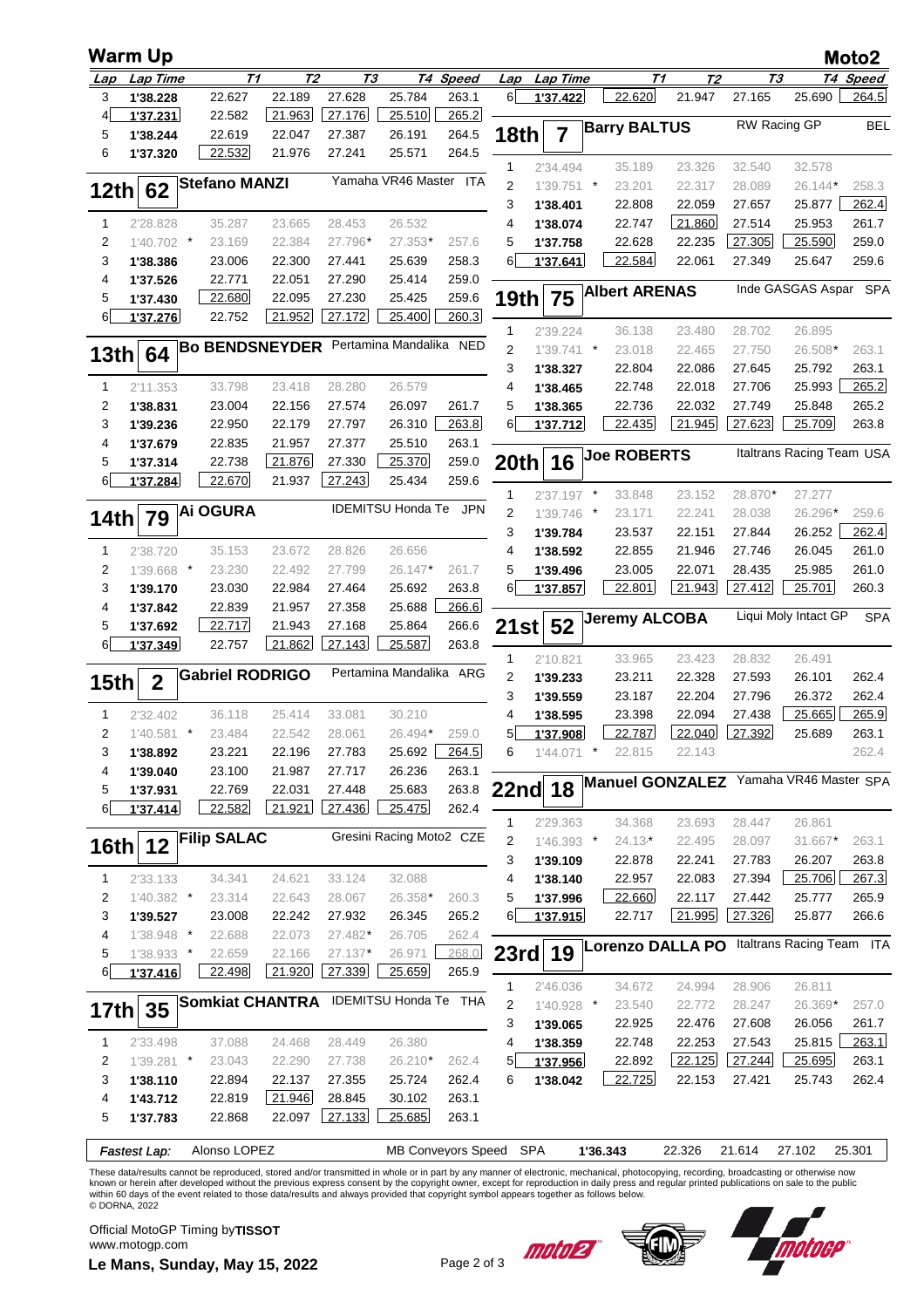|              | Warm Up             |                                         |           |        |                          |            |              |          |        |                |           | Moto2    |
|--------------|---------------------|-----------------------------------------|-----------|--------|--------------------------|------------|--------------|----------|--------|----------------|-----------|----------|
|              | Lap Lap Time        | T1                                      | <b>T2</b> | T3     |                          | T4 Speed   | Lap Lap Time | T1       |        | T <sub>2</sub> | <u>ТЗ</u> | T4 Speed |
| 24th         | 24                  | <b>Simone CORSI</b>                     |           |        | MV Agusta Forward R ITA  |            | unfinished   | 23.117   | 22.355 | 27.736         |           | 257.0    |
|              |                     |                                         |           |        |                          |            |              |          |        |                |           |          |
| $\mathbf{1}$ | 2'29.938            | 35.262                                  | 24.335    | 29.455 | 26.626                   |            |              |          |        |                |           |          |
| 2            | 1'40.077 *          | 23.022                                  | 22.510    | 27.721 | 26.824*                  | 259.0      |              |          |        |                |           |          |
| 3            | 1'38.363            | 22.900                                  | 22.260    | 27.502 | 25.701                   | 259.6      |              |          |        |                |           |          |
| 4            | 1'40.448            | 23.372                                  | 22.567    | 28.531 | 25.978                   | 258.3      |              |          |        |                |           |          |
| 5            | 1'38.087            | 22.729                                  | 22.235    | 27.550 | 25.573                   | 260.3      |              |          |        |                |           |          |
| 6            | 1'44.788            | 23.122                                  | 22.450    | 27.715 | 31.501                   | 259.0      |              |          |        |                |           |          |
|              |                     | <b>Alessandro ZACCO</b>                 |           |        | Gresini Racing Moto2 ITA |            |              |          |        |                |           |          |
| 25th         | 61                  |                                         |           |        |                          |            |              |          |        |                |           |          |
| 1            | 2'08.648            | 33.405                                  | 24.255    | 29.169 | 26.995                   |            |              |          |        |                |           |          |
| 2            | 1'40.672            | 23.640                                  | 22.691    | 28.066 | 26.275                   | 255.6      |              |          |        |                |           |          |
| 3            | 1'39.967            | 23.323                                  | 22.347    | 28.024 | 26.273                   | 255.6      |              |          |        |                |           |          |
| 4            | 1'39.774            | 23.921                                  | 22.472    | 27.687 | 25.694                   | 260.3      |              |          |        |                |           |          |
| 5            | 1'38.112            | 22.834                                  | 22.143    | 27.374 | 25.761                   | 259.0      |              |          |        |                |           |          |
| 6            | 1'38.092            | 22.933                                  | 22.069    | 27.389 | 25.701                   | 259.0      |              |          |        |                |           |          |
|              |                     | Zonta VAN DEN GO RW Racing GP           |           |        |                          | <b>NED</b> |              |          |        |                |           |          |
| <b>26th</b>  | 84                  |                                         |           |        |                          |            |              |          |        |                |           |          |
| 1            | 2'19.882            | 35.350                                  | 23.618    | 28.962 | 26.469                   |            |              |          |        |                |           |          |
| 2            | 1'39.849 *          | 23.219                                  | 22.548    | 27.922 | 26.160*                  | 259.6      |              |          |        |                |           |          |
| 3            | 1'39.077            | 22.866                                  | 22.477    | 27.753 | 25.981                   | 260.3      |              |          |        |                |           |          |
| 4            | 1'38.570            | 22.814                                  | 22.359    | 27.565 | 25.832                   | 261.7      |              |          |        |                |           |          |
| 5            | 1'38.721            | 22.828                                  | 22.308    | 27.662 | 25.923                   | 261.7      |              |          |        |                |           |          |
| 6            | 1'38.369            | 22.735                                  | 22.239    | 27.611 | 25.784                   | 259.6      |              |          |        |                |           |          |
|              |                     | <b>Marcos RAMIREZ</b>                   |           |        | MV Agusta Forward R SPA  |            |              |          |        |                |           |          |
| 27th         | 42                  |                                         |           |        |                          |            |              |          |        |                |           |          |
| 1            | 2'19.490            | 35.608                                  | 23.018    | 28.293 | 26.325                   |            |              |          |        |                |           |          |
| 2            | 1'39.546 *          | 23.437                                  | 22.324    | 27.688 | 26.097*                  | 259.6      |              |          |        |                |           |          |
| 3            | 1'38.826            | 22.933                                  | 22.251    | 27.667 | 25.975                   | 259.6      |              |          |        |                |           |          |
| 4            | 1'38.480            | 22.860                                  | 22.137    | 27.558 | 25.925                   | 261.0      |              |          |        |                |           |          |
| 5            | 1'37.848 *          | 21.72*                                  | 22.566    | 27.714 | 25.839                   | 260.3      |              |          |        |                |           |          |
| 6            | 1'38.431            | 22.805                                  | 22.207    | 27.615 | 25.804                   | 260.3      |              |          |        |                |           |          |
|              |                     | Niccolò ANTONELL Mooney VR46 Racing ITA |           |        |                          |            |              |          |        |                |           |          |
| 28th         | 28                  |                                         |           |        |                          |            |              |          |        |                |           |          |
| 1            | 2'30.919            | 36.266                                  | 24.527    | 29.621 | 27.000                   |            |              |          |        |                |           |          |
| 2            | $1'48.744$ *        | $23.12*$                                | 23.045    | 27.999 | 34.574*                  | 262.4      |              |          |        |                |           |          |
| 3            | 1'39.646            | 23.230                                  | 22.611    | 27.783 | 26.022                   | 263.8      |              |          |        |                |           |          |
| 4            | 1'38.850            | 23.095                                  | 22.394    | 27.491 | 25.870                   | 263.8      |              |          |        |                |           |          |
| 5            | 1'38.726            | 22.963                                  | 22.333    | 27.559 | 25.871                   | 264.5      |              |          |        |                |           |          |
| 6            | 1'38.735            | 22.811                                  | 22.253    | 27.717 | 25.954                   | 263.8      |              |          |        |                |           |          |
|              |                     | <b>Sean Dylan KELLY</b>                 |           |        | American Racing          | <b>USA</b> |              |          |        |                |           |          |
| 29th         | 4                   |                                         |           |        |                          |            |              |          |        |                |           |          |
| 1            | 2'06.893            | 33.303                                  | 23.820    | 28.781 | 27.739                   |            |              |          |        |                |           |          |
| 2            | 1'41.728            | 23.955                                  | 22.900    | 28.313 | 26.560                   | 255.6      |              |          |        |                |           |          |
| 3            | 1'40.578            | 23.642                                  | 22.667    | 27.985 | 26.284                   | 257.6      |              |          |        |                |           |          |
| 4            | 1'40.694            | 24.199                                  | 22.562    | 27.862 | 26.071                   | 259.6      |              |          |        |                |           |          |
| 5            | 1'39.914            | 23.293                                  | 22.452    | 27.821 | 26.348                   | 260.3      |              |          |        |                |           |          |
| 6            | 1'39.586            | 23.280                                  | 22.446    | 27.802 | 26.058                   | 259.6      |              |          |        |                |           |          |
| 30th         | 21                  | <b>Alonso LOPEZ</b>                     |           |        | MB Conveyors Speed SPA   |            |              |          |        |                |           |          |
|              |                     |                                         |           |        |                          |            |              |          |        |                |           |          |
| 1            | 2'10.390            | 35.874                                  | 25.125    | 28.814 | 26.419                   |            |              |          |        |                |           |          |
|              | <b>Fastest Lap:</b> | Alonso LOPEZ                            |           |        | MB Conveyors Speed SPA   |            |              | 1'36.343 | 22.326 | 21.614         | 27.102    | 25.301   |

These data/results cannot be reproduced, stored and/or transmitted in whole or in part by any manner of electronic, mechanical, photocopying, recording, broadcasting or otherwise now<br>known or herein after developed without © DORNA, 2022

www.motogp.com<br> **Le Mans, Sunday, May 15, 2022** Page 3 of 3 Official MotoGP Timing by **TISSOT**www.motogp.com



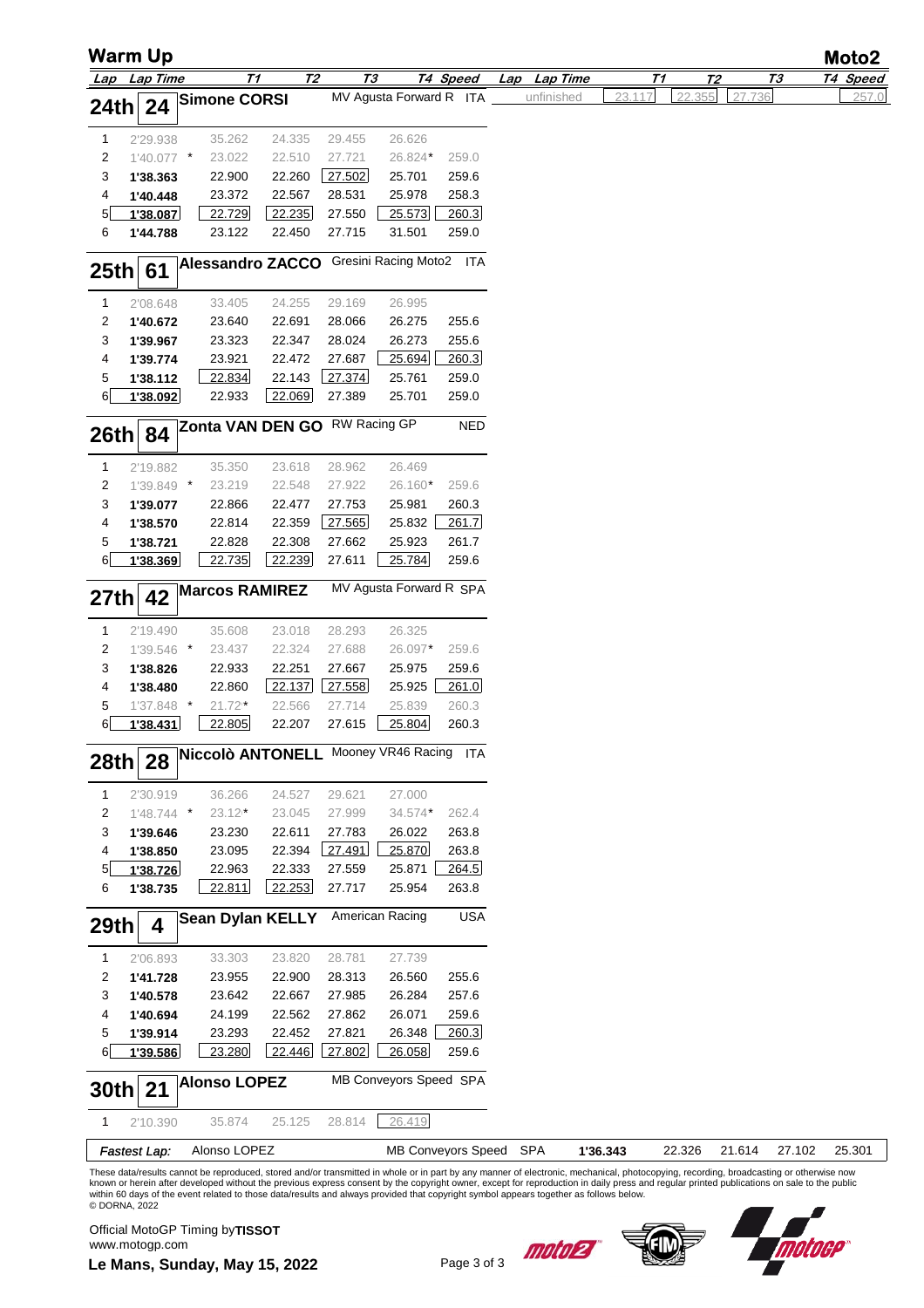

The results are provisional until the end of the limit for protest and appeals and until the ratification of the Event Management Committee.

Time limit for protest expires 60' at the latest after publication of the results - . ......................................................... Time: ...................................

These data/results cannot be reproduced, stored and/or transmitted in whole or in part by any manner of electronic, mechanical, photocopying, recording, broadcasting or otherwise now<br>known or herein after developed without © DORNA, 2022

Official MotoGP Timing by **TISSOT**www.motogp.com

**Le Mans, Sunday, May 15, 2022** Page 1 of 2

moto 2

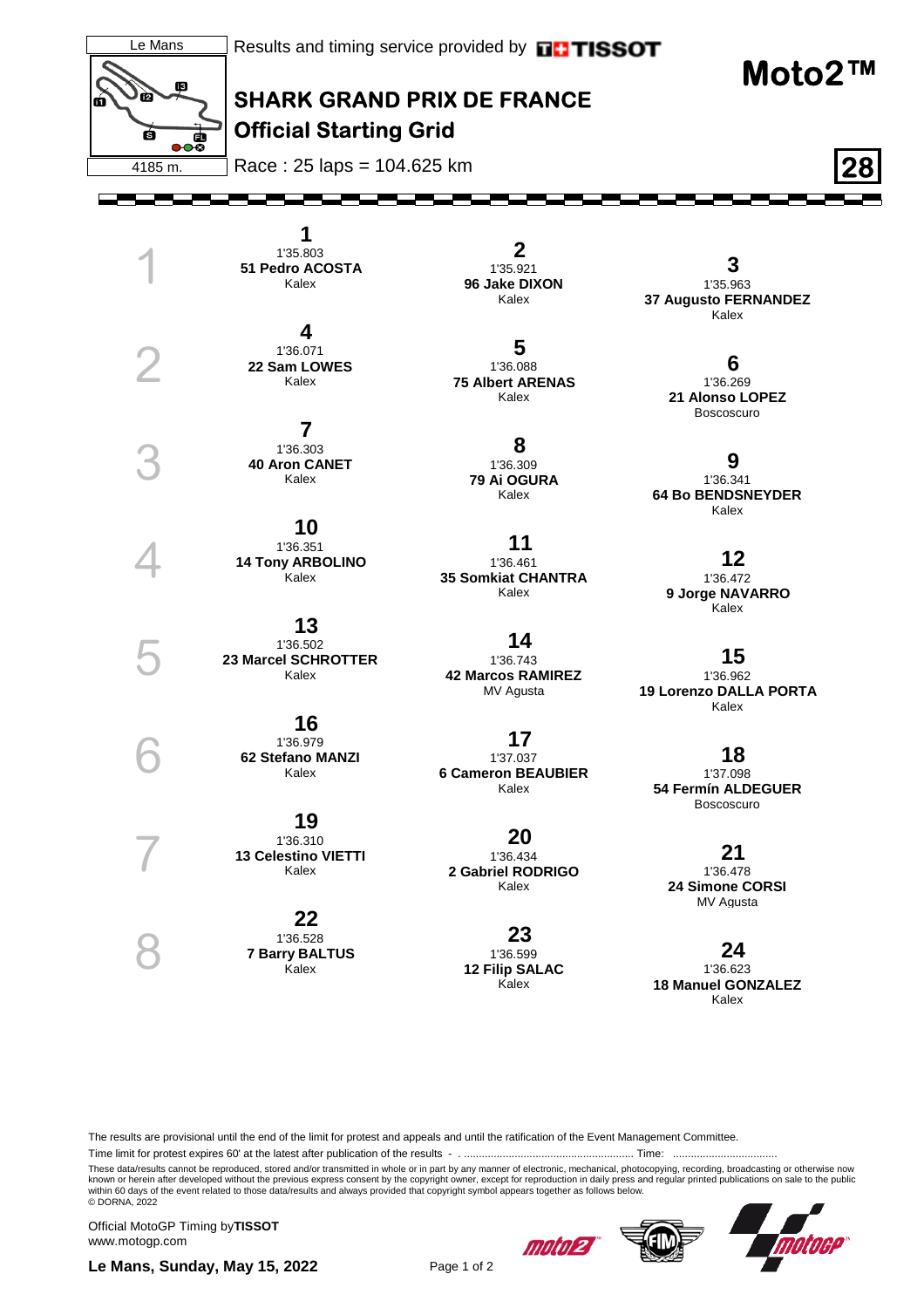

 **25**  1'36.766 **16 Joe ROBERTS** Kalex

 **28**  1'37.422 **28 Niccolò ANTONELLI** Kalex

9

10

 **26**  1'37.031 **84 Zonta VAN DEN GOORBERGH** Kalex

> **29**  1'37.778

> > Kalex

 **27**  1'37.105 **52 Jeremy ALCOBA** Kalex

**61 Alessandro ZACCONE 30**  1'38.454 **4 Sean Dylan KELLY** Kalex

The results are provisional until the end of the limit for protest and appeals and until the ratification of the Event Management Committee.

Time limit for protest expires 60' at the latest after publication of the results - . ......................................................... Time: ...................................

These data/results cannot be reproduced, stored and/or transmitted in whole or in part by any manner of electronic, mechanical, photocopying, recording, broadcasting or otherwise now<br>known or herein after developed without © DORNA, 2022

Official MotoGP Timing by **TISSOT**www.motogp.com

moto27



**Le Mans, Sunday, May 15, 2022** Page 2 of 2

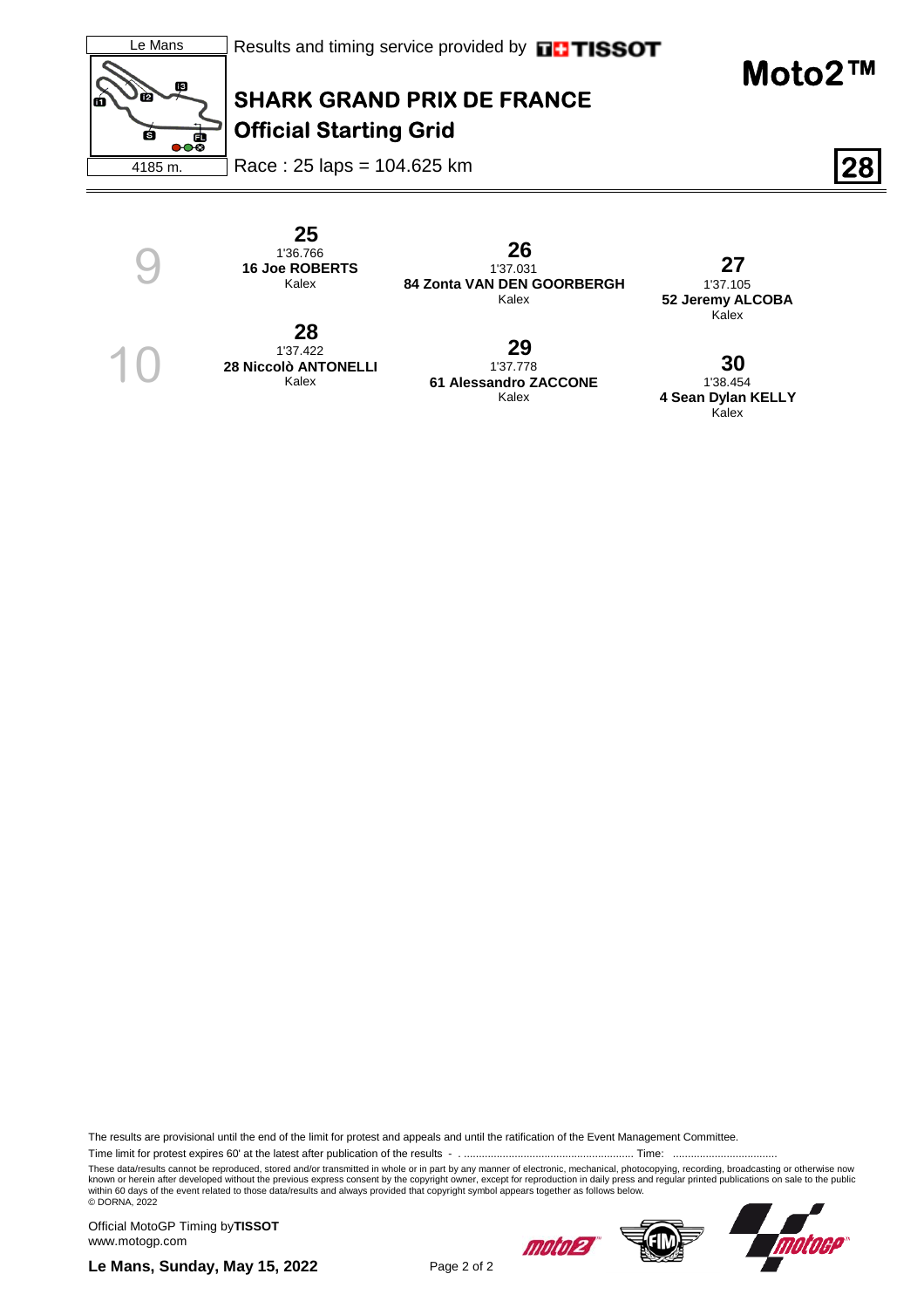

**IT** *Ideal Lap Time, sum of the best partial times* **BT** *Best Lap Time*

| Т1                |        | Т2                   |        | Т3                   |        | Т4                   |        |                      |          |                 |
|-------------------|--------|----------------------|--------|----------------------|--------|----------------------|--------|----------------------|----------|-----------------|
| Rider<br>Pos      | Time   | <b>Rider</b>         | Time   | <b>Rider</b>         | Time   | Rider                | Time   | Rider<br>Pos         | IΤ       | ВT              |
| 1P.ACOSTA         | 22.326 | P.ACOSTA             | 21.614 | <b>J.NAVARRO</b>     | 27.036 | S.LOWES              | 25.252 | <b>P.ACOSTA</b>      | 1'36.343 | 1'36.343<br>(1) |
| 2A.CANET          | 22.357 | <b>A.FERNANDEZ</b>   | 21.686 | <b>M.SCHROTTER</b>   | 27.079 | <b>A.FERNANDEZ</b>   | 25.286 | 2J.DIXON             | 1'36.581 | 1'36.627<br>(2) |
| 3 J.DIXON         | 22.374 | <b>J.DIXON</b>       | 21.762 | P.ACOSTA             | 27.102 | P.ACOSTA             | 25.301 | 3 A.FERNANDEZ        | 1'36.785 | 1'36.902<br>(3) |
| <b>4 C.VIETTI</b> | 22.406 | <b>S.LOWES</b>       | 21.810 | <b>J.DIXON</b>       | 27.126 | <b>A.CANET</b>       | 25.313 | 4A.CANET             | 1'36.853 | 1'37.007<br>(5) |
| 5A.ARENAS         | 22.435 | <b>J.NAVARRO</b>     | 21.828 | S.CHANTRA            | 27.133 | <b>J.DIXON</b>       | 25.319 | 5S.LOWES             | 1'36.975 | 1'36.975<br>(4) |
| 6T.ARBOLINO       | 22.444 | <b>C.VIETTI</b>      | 21.842 | <b>A.OGURA</b>       | 27.143 | <b>M.SCHROTTER</b>   | 25.342 | 6M.SCHROTTE          | 1'37.004 | 1'37.057<br>(6) |
| 7A.FERNANDEZ      | 22.474 | <b>T.ARBOLINO</b>    | 21.843 | <b>F.ALDEGUER</b>    | 27.164 | <b>B.BENDSNEYDE</b>  | 25.370 | 7J.NAVARRO           | 1'37.031 | 1'37.212(10)    |
| 8F.SALAC          | 22.498 | <b>B.BALTUS</b>      | 21.860 | <b>S.MANZI</b>       | 27.172 | <b>S.MANZI</b>       | 25.400 | 8 T.ARBOLINO         | 1'37.039 | 1'37.141<br>(8) |
| 9C.BEAUBIER       | 22.532 | A.OGURA              | 21.862 | C.BEAUBIER           | 27.176 | <b>T.ARBOLINO</b>    | 25.423 | 9C.VIETTI            | 1'37.044 | 1'37.080<br>(7) |
| 10 F.ALDEGUER     | 22.533 | <b>B.BENDSNEYDE</b>  | 21.876 | <b>A.CANET</b>       | 27.234 | <b>F.ALDEGUER</b>    | 25.467 | 10 <b>F.ALDEGUER</b> | 1'37.081 | 1'37.165<br>(9) |
| 11 G.RODRIGO      | 22.582 | <b>F.ALDEGUER</b>    | 21.917 | <b>B.BENDSNEYDE</b>  | 27.243 | <b>G.RODRIGO</b>     | 25.475 | 11B.BENDSNEY         | 1'37.159 | 1'37.284(13)    |
| 12 B.BALTUS       | 22.584 | <b>F.SALAC</b>       | 21.920 | <b>L.DALLA PORTA</b> | 27.244 | <b>J.NAVARRO</b>     | 25.477 | 12 C.BEAUBIER        | 1'37.181 | 1'37.231(11)    |
| 13S.LOWES         | 22.617 | <b>G.RODRIGO</b>     | 21.921 | S.LOWES              | 27.296 | C.VIETTI             | 25.494 | 13 S.MANZI           | 1'37.204 | 1'37.276(12)    |
| 14 S.CHANTRA      | 22.620 | <b>M.SCHROTTER</b>   | 21.934 | <b>C.VIETTI</b>      | 27.302 | <b>C.BEAUBIER</b>    | 25.510 | 14 A.OGURA           | 1'37.309 | 1'37.349 (14)   |
| 15M.SCHROTTER     | 22.649 | <b>J.ROBERTS</b>     | 21.943 | <b>B.BALTUS</b>      | 27.305 | S.CORSI              | 25.573 | 15 <b>B.BALTUS</b>   | 1'37.339 | 1'37.641(18)    |
| 16 M.GONZALEZ     | 22.660 | <b>A.ARENAS</b>      | 21.945 | <b>M.GONZALEZ</b>    | 27.326 | <b>A.OGURA</b>       | 25.587 | 16 S.CHANTRA         | 1'37.384 | 1'37.422(17)    |
| 17B.BENDSNEYDE    | 22.670 | S.CHANTRA            | 21.946 | <b>T.ARBOLINO</b>    | 27.329 | <b>B.BALTUS</b>      | 25.590 | 17 G.RODRIGO         | 1'37.414 | 1'37.414(15)    |
| <b>18 S.MANZI</b> | 22.680 | <b>A.CANET</b>       | 21.949 | <b>F.SALAC</b>       | 27.339 | <b>F.SALAC</b>       | 25.659 | 18 F.SALAC           | 1'37.416 | 1'37.416(16)    |
| 19 J.NAVARRO      | 22.690 | S.MANZI              | 21.952 | A.FERNANDEZ          | 27.339 | <b>J.ALCOBA</b>      | 25.665 | 19M.GONZALEZ         | 1'37.687 | 1'37.915(22)    |
| 20 A.OGURA        | 22.717 | <b>C.BEAUBIER</b>    | 21.963 | <b>A.ZACCONE</b>     | 27.374 | <b>S.CHANTRA</b>     | 25.685 | 20 A.ARENAS          | 1'37.712 | 1'37.712 (19)   |
| 21 L.DALLA PORTA  | 22.725 | M.GONZALEZ           | 21.995 | <b>J.ALCOBA</b>      | 27.392 | A.ZACCONE            | 25.694 | 21 L.DALLA POR       | 1'37.789 | 1'37.956 (23)   |
| 22 S.CORSI        | 22.729 | <b>J.ALCOBA</b>      | 22.040 | <b>J.ROBERTS</b>     | 27.412 | <b>L.DALLA PORTA</b> | 25.695 | 22 J.ROBERTS         | 1'37.857 | 1'37.857(20)    |
| 23Z.VAN DEN GOO   | 22.735 | A.ZACCONE            | 22.069 | <b>G.RODRIGO</b>     | 27.436 | <b>J.ROBERTS</b>     | 25.701 | 23 J.ALCOBA          | 1'37.884 | 1'37.908(21)    |
| 24 J.ALCOBA       | 22.787 | <b>L.DALLA PORTA</b> | 22.125 | <b>N.ANTONELLI</b>   | 27.491 | <b>M.GONZALEZ</b>    | 25.706 | 24 A.ZACCONE         | 1'37.971 | 1'38.092 (25)   |

These data/results cannot be reproduced, stored and/or transmitted in whole or in part by any manner of electronic, mechanical, photocopying, recording, broadcasting or otherwise now known or herein after developed without copyright owner, except for reproduction in daily press and regular printed publications on sale to the public within 60 days of the event related to those data/results and always provided that copyright symbol appears tog © DORNA, 2022

Official MotoGP Timing by **TISSOT**www.motogp.com

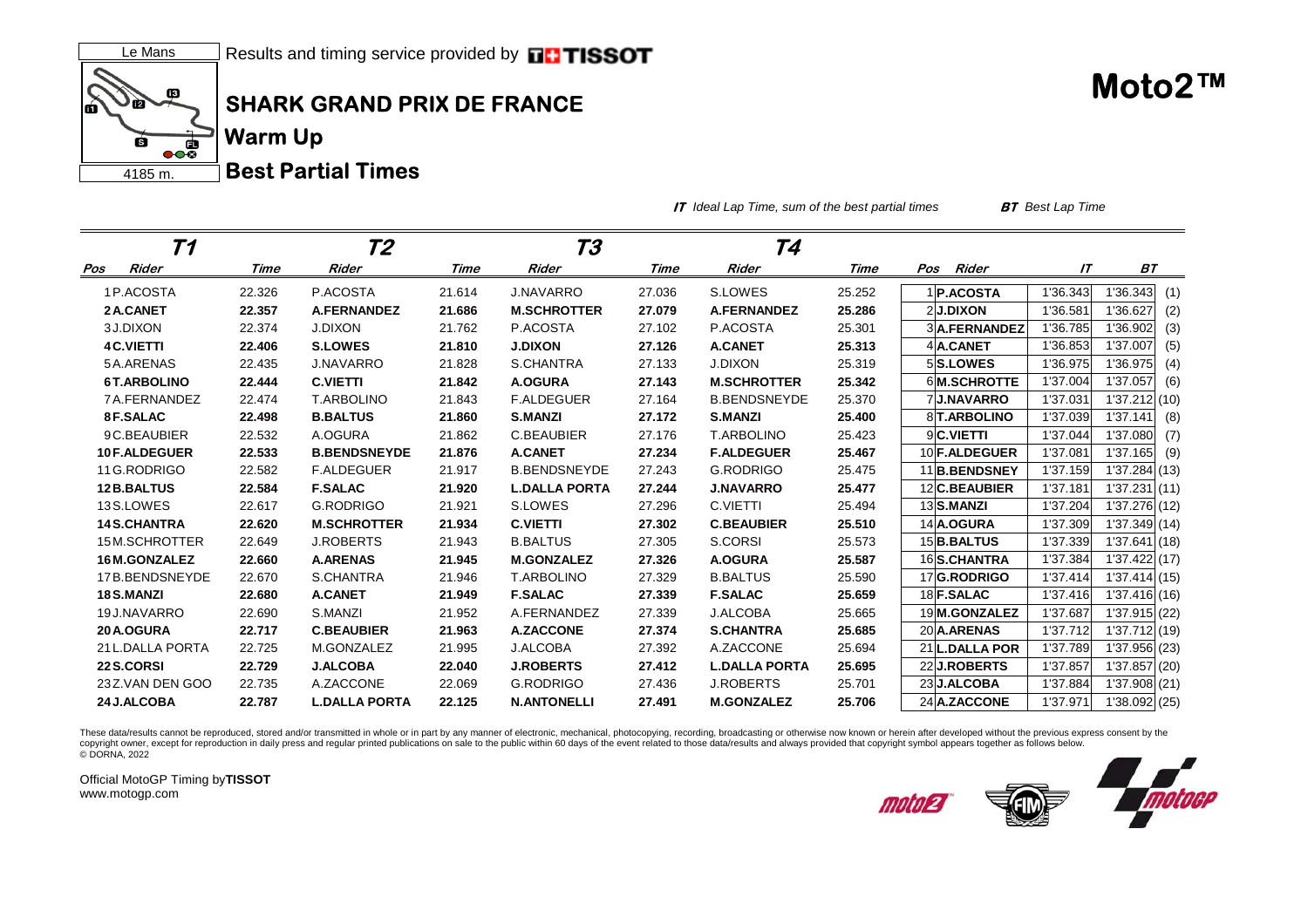

**IT** *Ideal Lap Time, sum of the best partial times* **BT** *Best Lap Time*

| Т1             |        | Т2                 |        | ТЗ               |        | Т4                   |        |     |                  |          |               |        |
|----------------|--------|--------------------|--------|------------------|--------|----------------------|--------|-----|------------------|----------|---------------|--------|
| Rider<br>Pos   | Time   | Rider              | Time   | Rider            | Time   | Rider                | Time   | Pos | Rider            |          | BT            |        |
| 25 J.ROBERTS   | 22.801 | M.RAMIREZ          | 22.137 | S.CORSI          | 27.502 | A.ARENAS             | 25.709 |     | 25 S.CORSI       | 1'38.039 | 1'38.087(24)  |        |
| 26 M.RAMIREZ   | 22.805 | <b>S.CORSI</b>     | 22.235 | <b>M.RAMIREZ</b> | 27.558 | <b>Z.VAN DEN GOO</b> | 25.784 |     | 26 M.RAMIREZ     | '38.304  | 1'38.431 (27) |        |
| 27 N.ANTONELLI | 22.811 | Z.VAN DEN GOO      | 22.239 | Z.VAN DEN GOO    | 27.565 | M.RAMIREZ            | 25.804 |     | 27 Z.VAN DEN G   | 1'38.323 | 1'38.369 (26) |        |
| 28 A.ZACCONE   | 22.834 | <b>N.ANTONELLI</b> | 22.253 | <b>A.ARENAS</b>  | 27.623 | <b>N.ANTONELLI</b>   | 25.870 |     | 28 N.ANTONELLI   | 1'38.425 | 1'38.726 (28) |        |
| 29 A.LOPEZ     | 23.117 | A.LOPEZ            | 22.355 | A.LOPEZ          | 27.736 | S.KELLY              | 26.058 |     | 29 S.KELLY       | 1'39.586 | 1'39.586 (29) |        |
| 30 S.KELLY     | 23.280 | <b>S.KELLY</b>     | 22.446 | <b>S.KELLY</b>   | 27.802 | <b>A.LOPEZ</b>       | 26.419 |     | $-1$ $A$ . LOPEZ |          |               | $(-1)$ |

These data/results cannot be reproduced, stored and/or transmitted in whole or in part by any manner of electronic, mechanical, photocopying, recording, broadcasting or otherwise now known or herein after developed without copyright owner, except for reproduction in daily press and regular printed publications on sale to the public within 60 days of the event related to those data/results and always provided that copyright symbol appears tog © DORNA, 2022

Official MotoGP Timing by **TISSOT**www.motogp.com